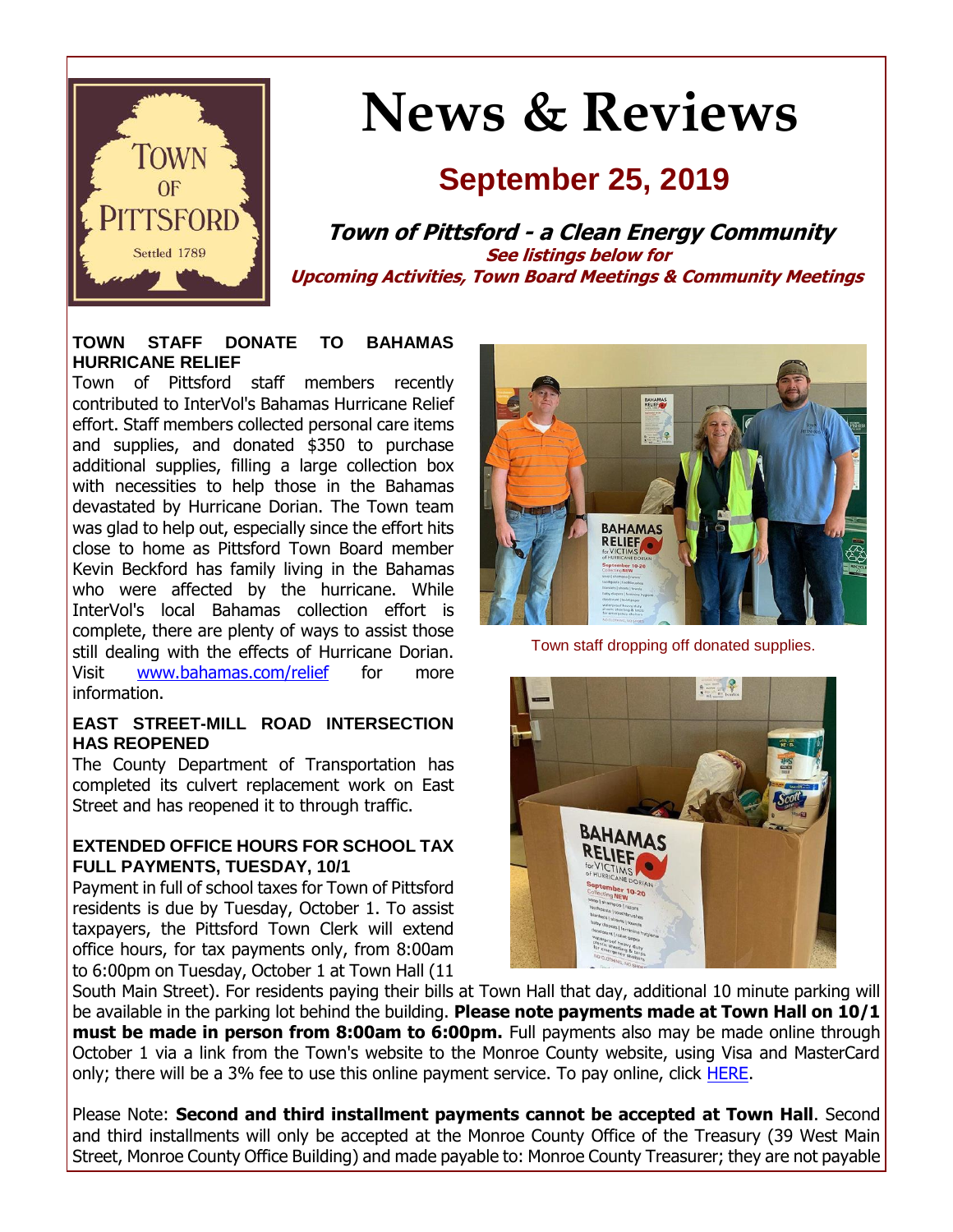at Town Hall. Taxes may also be paid in full at Canandaigua National Bank, 18 State Street, through Monday, October 1. Full tax payments may be paid at Town Hall only from October 2 - October 31 with 2% interest.

#### **IN JEST COMEDY VARIETY SHOW AT THE LIBRARY | THIS SATURDAY, 9/28**

Join us on this Saturday, September 28 at 2:00pm for "In Jest" and enjoy a side-splitting, gravity-defying comedy variety show by Nels Ross at the Pittsford Community Library. This blend of clean comedy, flying objects, acts of balance, absurd theatrics, and assorted fruits and vegetables is fun and free for the whole family; no registration is required. The Pittsford Community Library is located at 24 State Street. For information about other upcoming Library programs, visit the [Library's online program calendar](http://r20.rs6.net/tn.jsp?f=001w9wSFmfeIywj9fu5NTgAyZ2dA-PNvRs7qSbCtGFJ74LEgWdjlJVA2xwSLvJNRKi4UFCQmBjPWd2g_qrPMs6T1CKHp92aZyz7OaDFQHgSSCIv-ZQUtJWWkAEe-ZIazh0qtdVIx4epys88Qzo6z0ded8x1CDjmXV0qsZ13wDBS5vVc5dhzwg17gvk2DqQUD6LgQ1CZrsEbaQv-b69wrjRygWlz3MC0Bp8SrNrz_8A6VggFMGlo2FfoVMiAEy2-6DgoQW89bTsyk7oZkgVnrK0XzP0CuKAoZXl2EX5Wsy_fxrUOb9OwfMVQTIBLKzLR0q6KmYdoX2HhAriMtoqp0SfXsqPAkmE52SsiDFrPFjtSsVUrxfHEZMcrO3ehxhBwYEWwkt800JWKSu_xcPNRh6e28hFpvg2DS4RP&c=JVkdV4TSb-2qmbSe8kfkc9XnaeSGHhmVSpoGkxCAX5Vi66JNjKQnEQ==&ch=_VzUz2eTW0OemvCAUu9tOK8-R-IfqZUDN5xFZ2lqOClr0aPNDxfT5w==) or call 249- 5481.

#### **SENIORS FIRST EVER FALL PICNIC AT KING'S BEND PARK IS OCTOBER 1**

Seniors, come out for our first-ever Fall Ppicnic at King's Bend Park on Tuesday, October 1. Hamburgers, veggie burgers, hotdogs, potato salad, and baked beans are on the menu - plus a delicious dessert! Stay after lunch to play Pittsford Car Races conducted by Tom Chuhta, with prizes for all! Lunch is at 12noon; cost is \$6.00 per person and advance registration is required. Enjoy a beautiful afternoon with good food, fellowship, and fun. For more information or to register, stop by the Pittsford Seniors office at the Spiegel Pittsford Community Center or call 248-6235. King's Bend Park is located at 170 West Jefferson Road in Pittsford.

The Town of Pittsford's Spiegel Community Center is located at 35 Lincoln Avenue. [To learn more about all](http://r20.rs6.net/tn.jsp?f=001w9wSFmfeIywj9fu5NTgAyZ2dA-PNvRs7qSbCtGFJ74LEgWdjlJVA2-RsBGjEl9LkggfT-yKkxa5G8CQnD3ntr-D3sIH2a0-V2WEkML3aRD3rqdmWiEctlK6O-Np21JWY0D6TtLTX7YUIb1Rxd1-6sjktYNnuD0PorwuDSgAFNBOq1aOQkeHAyYC4xOEvv_nJu7cIQOzccrN1fFHK22BJpPD6idOvv_uo50KqXmicIheFXDzBvFJHOJv531HyMr8l1o5hwR3OIDHvpxesdNeWC1EBZeEbU0-Ps6hevXKRaVpNeVKlLGT15x6c3nA42ebz&c=JVkdV4TSb-2qmbSe8kfkc9XnaeSGHhmVSpoGkxCAX5Vi66JNjKQnEQ==&ch=_VzUz2eTW0OemvCAUu9tOK8-R-IfqZUDN5xFZ2lqOClr0aPNDxfT5w==)  [of our wonderful programs for seniors visit our Seniors web page](http://r20.rs6.net/tn.jsp?f=001w9wSFmfeIywj9fu5NTgAyZ2dA-PNvRs7qSbCtGFJ74LEgWdjlJVA2-RsBGjEl9LkggfT-yKkxa5G8CQnD3ntr-D3sIH2a0-V2WEkML3aRD3rqdmWiEctlK6O-Np21JWY0D6TtLTX7YUIb1Rxd1-6sjktYNnuD0PorwuDSgAFNBOq1aOQkeHAyYC4xOEvv_nJu7cIQOzccrN1fFHK22BJpPD6idOvv_uo50KqXmicIheFXDzBvFJHOJv531HyMr8l1o5hwR3OIDHvpxesdNeWC1EBZeEbU0-Ps6hevXKRaVpNeVKlLGT15x6c3nA42ebz&c=JVkdV4TSb-2qmbSe8kfkc9XnaeSGHhmVSpoGkxCAX5Vi66JNjKQnEQ==&ch=_VzUz2eTW0OemvCAUu9tOK8-R-IfqZUDN5xFZ2lqOClr0aPNDxfT5w==) or call the Senior Center at 248-6235.

#### **SAVE THE DATE FOR THE FAMILY HALLOWEEN FEST! | SUNDAY, OCTOBER 20**

Be sure to mark your calendar for the Town of Pittsford's **Family Halloween Fest** to be held Sunday, October 20 from 2:00 - 5:00PM at the St. John Fisher College Ralph C. Wilson, Jr. Athletic Center, 3690 East Avenue.

Enjoy crafts, games, refreshments, music, and participate in our 3:30pm costume parade! It's sure to be an afternoon of great family fun. Admission is one canned good item per person to benefit the Pittsford Food Cupboard. For complete details, visit our Family Halloween Fest webpage at [www.townofpittsford.org/halloweenfest.](http://r20.rs6.net/tn.jsp?f=001w9wSFmfeIywj9fu5NTgAyZ2dA-PNvRs7qSbCtGFJ74LEgWdjlJVA2-pVPXSxDL_9hi_QgOCZGCyvV9ggQf4dxjLHBDl7dEhd42TE2ZFmcJUeOmQvpEtrQfJJQ5CXKWr6_VzUxm2jagFY_3iedEyiuU8HgeSdbbmF8R-KiXnre0rjIQD9hBa74K7BoP5iMxE5PYe5wESaIblj0FXgo-7VEWmdnaV9Xs3f5H7UOM6Qsoc9jhBOO8O5DzjS5bwVZgHv5kbM1sp6raLzzI6gjegrsfZWcHmL4Poedsmyi98B-lFOYfnqOj6OMTsTXzgBTXoB&c=JVkdV4TSb-2qmbSe8kfkc9XnaeSGHhmVSpoGkxCAX5Vi66JNjKQnEQ==&ch=_VzUz2eTW0OemvCAUu9tOK8-R-IfqZUDN5xFZ2lqOClr0aPNDxfT5w==)

#### **LIBRARY FRIENDS FALL BOOK SALE IS OCTOBER 18 - 20**

The annual [Friends of Pittsford Library Fall Book Sale](http://r20.rs6.net/tn.jsp?f=001w9wSFmfeIywj9fu5NTgAyZ2dA-PNvRs7qSbCtGFJ74LEgWdjlJVA21CFhWCtfUFLjpeSvyleZps9AH_6YtJYz_sD8FvO0kcxX-cvRhPMbPSvUnpv7IwBCxAZGen79oZKz6LE4D2KuTsQ0_rtY4B2_SkothzGkWCBqSPCTyAUmuxh-Ee-n_FJuAEfQ74H_9tKrJt4pDTStIn5EHo84jPGROqJm_9bCc09sV5of8tGz7srWK4HMlgX9BEUCwvKKzynLLesmHcRSmNqBchfT77AKYss1xdLibQiv8lQ4XehtVDnwzNM93edzA==&c=JVkdV4TSb-2qmbSe8kfkc9XnaeSGHhmVSpoGkxCAX5Vi66JNjKQnEQ==&ch=_VzUz2eTW0OemvCAUu9tOK8-R-IfqZUDN5xFZ2lqOClr0aPNDxfT5w==) kicks off on Friday, October 18 from 5:00 - 8:30PM for members. If you are not a member, you can join at the door! The sale opens to the public on Saturday, 10/19 from 10:00AM - 5:00PM. On Sunday, 10/20 from 10:00AM - 4:00PM, all books will be half price. The book sale will close briefly at 4:00PM on Sunday and re-open from 4:30 - 5:00PM when children 12 & under with a parent or guardian may fill one bag per family (young adult & children's books only) for \$3; all other book lovers can fill a bag for \$3 from 5:00 - 6:00PM. Credit card payments will be accepted. For more information call the Library at (585) 248-6275 or visit the Friends of Pittsford Library website at [www.pittsfordlibraryfriends.com.](http://r20.rs6.net/tn.jsp?f=001w9wSFmfeIywj9fu5NTgAyZ2dA-PNvRs7qSbCtGFJ74LEgWdjlJVA28IpEt5iMxJ3fR-h1wratouLUyEejk7N55rO6eEasHmPr7NHWgcngkA9Qfkv-095EF4TyHC6N_xv8FuMGHl9WSUVkE7Av0jZSJEthOc7YjBFYxNkyazspFe7pWqi_qwBN0HB7hsy_EkABOvST7iDRHJgU3sMrv61iqG7IXtKKXEQmqoh3KQ03SAnnCmklRp12CI1xSJIPIeWvlKpyONUv0vHtAygDGCFbHBfROU6gnBD1UQPcONtBFiyPiYnTEubUg==&c=JVkdV4TSb-2qmbSe8kfkc9XnaeSGHhmVSpoGkxCAX5Vi66JNjKQnEQ==&ch=_VzUz2eTW0OemvCAUu9tOK8-R-IfqZUDN5xFZ2lqOClr0aPNDxfT5w==) Remember - **all proceeds go to benefit the Pittsford Community**  Library - so be sure to save the dates and stop by to do some shopping if you can!

#### **HEALTHY LAWN CARE FOR THE FALL**

The fall is a great time for aerating and overseeding, which will thicken up a lawn and help crowd out weeds naturally. In the northeast, it is the best time to fertilize your lawn as well. Doing so will help sustain your lawn throughout the winter and produce lush growth come spring. To avoid fertilizer run-off, hold off fertilizing until after any forEcasted heavy rains have passed. Fertilizing just after rain helps nutrients sink into the soil.

Be sure to continue mowing during the fall. Grass that is too long or too short will be effected more harshly by the cold weather. Leaving grass clippings on the lawn and mowing fallen leaves with a mulching mower is an environmentally friendly way to strengthen your lawn for the coming winter.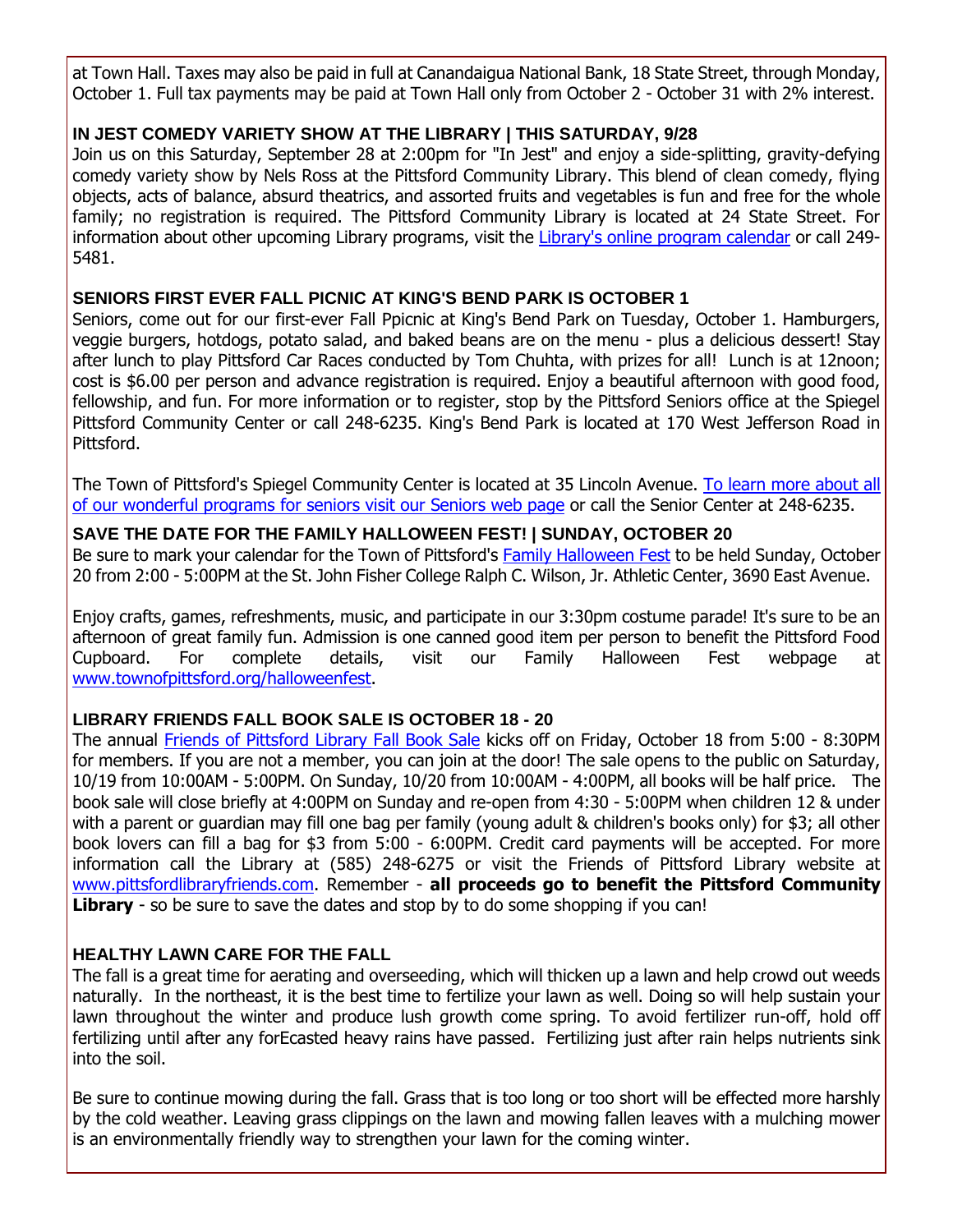Fall is also a good opportunity to re-evaluate your lawn care program for the following year. If you have a lawn service, carefully assess and discuss your needs with your lawn company. Whether you choose extensive or low maintenance efforts, synthetic or organic lawn care products, caring for your lawn in a responsible manner is important not just to your yard but to the overall environment. If you are interested in working toward minimizing your use of synthetic lawn chemicals or perhaps in going completely organic, you can find tips to help you cultivate a healthy lawn that is healthy for the environment - visit the Town website at [www.townofpittsford.org/responsible-lawn-care.](http://r20.rs6.net/tn.jsp?f=001w9wSFmfeIywj9fu5NTgAyZ2dA-PNvRs7qSbCtGFJ74LEgWdjlJVA26uv99Y2URHmLsnFOtDz6SYX_7GPF9gD8qCBa0wTO8BTNZiZe_2QhRdgrh0w64vG7x_mzwQGggUzJIzUkP67Kv3pKbcE3efDKPfLky4aPO-SH0QAnci7E8WiojNV4piSU_oP4KD-eHvtgPs2l1MNhHxwmCdrY-9lUrs4ApBuLOhgKgL6EkOv6puzox32ah28yrNq_c2B5eCzGFpi6KVivQohdBpoDBQseaY2wFfa0lnkmgf-8Xn-bqh5u07ik5DOo4VWhhRNdqzHCyQQDPcNuks=&c=JVkdV4TSb-2qmbSe8kfkc9XnaeSGHhmVSpoGkxCAX5Vi66JNjKQnEQ==&ch=_VzUz2eTW0OemvCAUu9tOK8-R-IfqZUDN5xFZ2lqOClr0aPNDxfT5w==) If you'd like an "Organic Yard" lawn sign, you can pick one up at Town Hall, 11 South Main Street.

#### **WOMEN'S CLUB BUNCO FOR CHARITY EVENT IS OCT. 17 AT MIDVALE COUNTRY CLUB**

The Women's Club of Pittsford is hosting a "Bunco 4 - Support Local Non-Profit Agencies" event at Midvale Country Club on Thursday, October 17 at 5:30pm. The event is open to men and women and will raise funds for local charities. The evening includes buffet salad bar, soup and dessert, plus a cash bar, bunco and raffles for 25 themed gift baskets, each valued at \$250. If you don't know how to play Bunco you can learn that night! Tickets are \$40 and must be purchased in advance. **Registration deadline is October 8.** For more information and tickets visit [www.womensclubofpittsford.org.](http://r20.rs6.net/tn.jsp?f=001w9wSFmfeIywj9fu5NTgAyZ2dA-PNvRs7qSbCtGFJ74LEgWdjlJVA2w3ZjpMEjyvre6cgiPIVbz4nktC6XmwEREyVkPbWmCLXX4WDcT8rqqh7s2xZH2an_1jqe1VOYeYLTW9cZ_KP0gY5v6-ggnIhxpMMkzwCHZ0n-yq6ZRWlOcibFqCTTRKep9mv1FFVhl0BomDQReMTqNVK9g_1cX9g9494q4PpaL3uV9gDmpcPmiXgW-yri_qCnHR6IDyCDd2u31CdW8dnljt-VfSSxJZ_kRPSxUOedPl2-9Rcs3iz3FHAl9B-5QbD1g==&c=JVkdV4TSb-2qmbSe8kfkc9XnaeSGHhmVSpoGkxCAX5Vi66JNjKQnEQ==&ch=_VzUz2eTW0OemvCAUu9tOK8-R-IfqZUDN5xFZ2lqOClr0aPNDxfT5w==)

#### **REMINDERS**

#### **PITTSFORD FIRE DEPARTMENT OPEN HOUSE IS THIS SATURDAY, SEPTEMBER 28**

Join members of the Pittsford Volunteer Fire Department for a Community Open House this Saturday, September 28 from 10:00am - 2:00pm at Fire Station #1, 8 Monroe Avenue. Visitors can take an up-close look at the firetrucks and kids can dress up like a firefighter, spray water, and enjoy a Dalmatian bounce house! Firefighters will be available to answer safety-related questions. The event is free and open to the public - stop by, have some cider and donut holes, and meet the folks willing to risk their lives to keep you and your property safe!

#### **PITTSFORD CHAMBER FAIRY GODMOTHER'S FASHION SHOW IS THIS SUNDAY, SEPTEMBER 29 Event helps provide prom dresses to financially challenged high school girls**

[Pittsford Chamber of Commerce](http://r20.rs6.net/tn.jsp?f=001w9wSFmfeIywj9fu5NTgAyZ2dA-PNvRs7qSbCtGFJ74LEgWdjlJVA248rp3XTltm6Q03_iaZXGN1VlZLIXjTc7eHNjN3RD3LxtP0ZxEyKQRYImUeHIzDtnzB61MHFosBQb5VzpJInI9_WQYogzoVXbD7H-R90gMrQV_Swhk-iRBfJ7Di-Fr2trcNdXWX0kWHsQXyw5cVenBN_VxOEdUIgzp7MjLhPed6mSvnJeFlxlY8t_gwIMCx4-IE4VjOFpTeV2U31z1b18NZVTTiKZqafN4piPXsVZb5ZLkmJxxKCx3w=&c=JVkdV4TSb-2qmbSe8kfkc9XnaeSGHhmVSpoGkxCAX5Vi66JNjKQnEQ==&ch=_VzUz2eTW0OemvCAUu9tOK8-R-IfqZUDN5xFZ2lqOClr0aPNDxfT5w==) 2nd Annual Fashion Show to benefit [Fairy Godmothers of Greater Rochester](http://r20.rs6.net/tn.jsp?f=001w9wSFmfeIywj9fu5NTgAyZ2dA-PNvRs7qSbCtGFJ74LEgWdjlJVA248rp3XTltm6h1QcqEqgvpQ_k-3gJRkpW7hl7-ohMc8_ZzkTKP3XucUf1T41AbGEYyHJyU1OLK8fQpzUMrnpi3wlEBEQQvw9Fy-w0IpH671agyk0shqu9zDFBxt19KrcQI4kNmpyrFeYVvaezRrdjRQ2COSm9UWh8i5PvRsavRCNj4MPl5udMMDI5vGAm7pL0QeEChe5o2EMtdWoS7BcqoDLw1r3YK0x2SA8K8TBCTgqZSAJre9MEyUFKrxqsXrZDA==&c=JVkdV4TSb-2qmbSe8kfkc9XnaeSGHhmVSpoGkxCAX5Vi66JNjKQnEQ==&ch=_VzUz2eTW0OemvCAUu9tOK8-R-IfqZUDN5xFZ2lqOClr0aPNDxfT5w==) is this Sunday, September 29 from 1:00 - 3:00pm at Native Eatery and Bar, 180 South Clinton Avenue. The Fairy Godmothers of Greater Rochester provides evening dresses and accessories to financially challenged high school girls so they may attend their prom. The program focuses on building self-esteem and confidence and providing positive role models. Every young lady works with a personal shopper and is treated to a "Cinderella"-like experience at the organization's annual Prom Dress Fair.

Held at one of Rochester's finest restaurants, the event features fashions and jewelry from Pittsford retailers. Admission to the event includes appetizers and desserts. Tickets are \$42 in advance or \$45 at the door and can be purchased at: [www.Eventbrite.com](http://r20.rs6.net/tn.jsp?f=001w9wSFmfeIywj9fu5NTgAyZ2dA-PNvRs7qSbCtGFJ74LEgWdjlJVA248rp3XTltm68vWEiSO9LI0ZSOMkaKhZUbf9nqN3LhjrSVNtKNTrImDXNM_TsIY3ZEUET8DEc5kISll7NQC-VBkHZRAPg7Yzl2fnvFvbmxFuSn7wIyEyVBQn8j5w1DIk3HThTRXeGwxn_byRjGJRCetGfOqKRrF5BGpAOjvFjorFeGHFC9dMaALUCWnBcJAXSLQWkdaqalBths9mjYZqhgOCXovANTZU0XoNc7yWuDLlORO38Nj7IAi-fO49Yb58dTCAZtzM_8XWiyWmNWSzs_0uTvfvqqcuI7YqlX8dtrjhrRItvavi5wJm1S0DH7HkbWOq4cme3fp2Av-UPgSO5-rHuS7wOHVmMEcoaDWb3LNTEWa6TxcsYQ1aixsW0XZ-9GkwIuzRdwqYfB3Yuwu8rD7N83ISYyN4kA==&c=JVkdV4TSb-2qmbSe8kfkc9XnaeSGHhmVSpoGkxCAX5Vi66JNjKQnEQ==&ch=_VzUz2eTW0OemvCAUu9tOK8-R-IfqZUDN5xFZ2lqOClr0aPNDxfT5w==) or at [www.pittsfordchamber.org.](http://r20.rs6.net/tn.jsp?f=001w9wSFmfeIywj9fu5NTgAyZ2dA-PNvRs7qSbCtGFJ74LEgWdjlJVA2wN2kBt1TL-8m2pDk5gobIWFdXV2ti6Ro8KqU7wCSZk1uT8HZ9-mCziP1Mik7vFBRj97SNOcxB2BKBT-ea_1nkit34YWLjri5hOwhiFSr0nfDBysYb4jJfZTQDF3BEwlZQsq0J6sI2RwT1jkNHJ1F7MPeZdmY-W3Mx-XTXrayYafU-nBYZuTVRunLXC0wHrMXBTsSoWyKOqgmsinma2m3s4u_WV3n0OJxCFALJp1gGeeeX2yCKi2x6g=&c=JVkdV4TSb-2qmbSe8kfkc9XnaeSGHhmVSpoGkxCAX5Vi66JNjKQnEQ==&ch=_VzUz2eTW0OemvCAUu9tOK8-R-IfqZUDN5xFZ2lqOClr0aPNDxfT5w==) For more information, contact the Pittsford Chamber of Commerce at (585) 902-2297.

#### **REMINDER: PITTSFORD FOOD CUPBOARD OPEN AT ITS NEW LOCATION**

The Pittsford Food Cupboard is open in its new loation, at 3800 Monroe Avenue, Door 26. The facility is 50% larger, directly on a bus line, handicapped accessible and climate controlled. The Food Cupboard hours and the phone number (264-9860) remain the same. For complete information visit their website at [www.pittsfordfoodcupboard.net.](http://r20.rs6.net/tn.jsp?f=001w9wSFmfeIywj9fu5NTgAyZ2dA-PNvRs7qSbCtGFJ74LEgWdjlJVA21CFhWCtfUFLHYCZTjEeM55iaY_x4S3j5T_BqaLMSDWmVIi3CWme3kNsWWTygIuU1jhjgqVUP2POMIwuQlienfTcqqmPpg4wUa_BYXd6hoN3edZtKE4-TLxqymMvbV_p955r702eq8Dc30QktflqNNhk0cumGn4_lKjpL7TnUOS0YySpz91w4Rt5unnpQcVERI7cwFHA0vfZN_OGFEnH0Kvg7wUvfNZpP7Rjmv9aSRyFcmcmOC6ShOp4DSZQpvMP7g==&c=JVkdV4TSb-2qmbSe8kfkc9XnaeSGHhmVSpoGkxCAX5Vi66JNjKQnEQ==&ch=_VzUz2eTW0OemvCAUu9tOK8-R-IfqZUDN5xFZ2lqOClr0aPNDxfT5w==)

#### **ASL INTERPRETER AT TOWN BOARD MEETINGS**

The Town of Pittsford provides an American Sign Language interpreter at every meeting of the Pittsford Town Board, to interpret for those who need this service.

#### **UPCOMING COMMUNITY ACTIVITIES IN PITTSFORD**